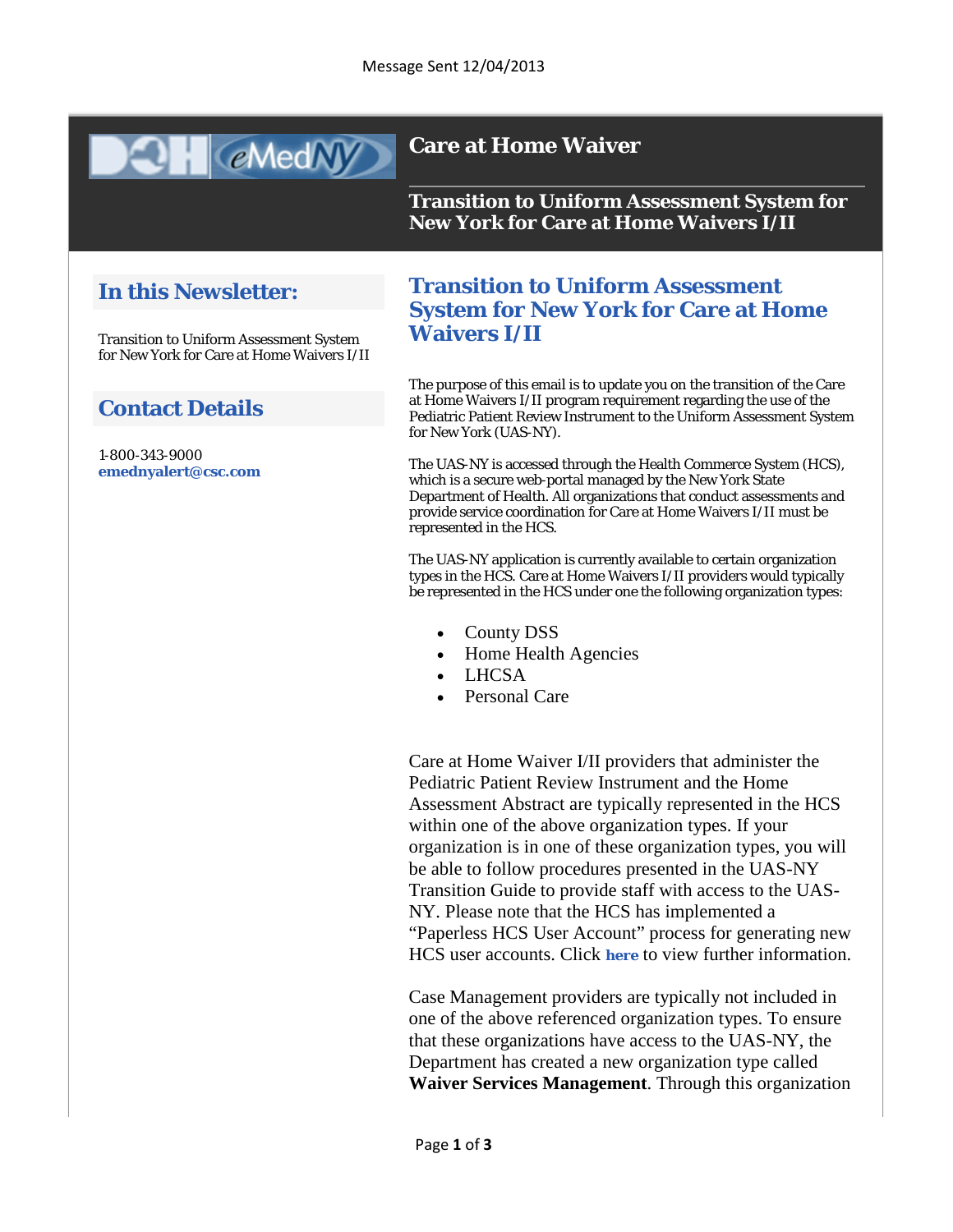type, Care at Home Waiver I/II care management providers will be able to access the UAS-NY to perform their required responsibilities.

If your organization is not represented in the HCS you must email the following information to the UAS-NY Project Team (**[uasny@health.state.ny.us](mailto:uasny@health.state.ny.us)**):

- **Director's Full Name**
- **Full Organization Legal Name**
- **Legal Address**
- **Telephone Number**
- **Fax Number**

This information will establish your organization in the HCS. In addition, each organization must identify a director and two HCS Coordinators. Complete and email the attached forms to the UAS-NY Project Team at **[uasny@health.state.ny.us](mailto:uasny@health.state.ny.us)**. We will use this information to create HCS accounts for the identified individuals.

Once these accounts are created and activated, your organization will follow the procedures detailed in the UAS-NY Transition Guide to provide staff with access to the UAS-NY.

If you have any questions concerning the implementation of the UAS-NY, please contact the UAS-NY Support Desk at 518-408-1021 (option 2) or via email at **[uasny@health.state.ny.us](mailto:uasny@health.state.ny.us)**.

Specific questions concerning the implementation of the UAS-NY in the Care at Home I/II waiver program should be directed to DOH waiver management staff at 518-474- 5271 or via email at **[oltcdhcbs@health.state.ny.us](mailto:oltcdhcbs@health.state.ny.us)**.

**If you are having problems viewing content within this newsletter, please email emednyalert@csc.com for further assistance.**